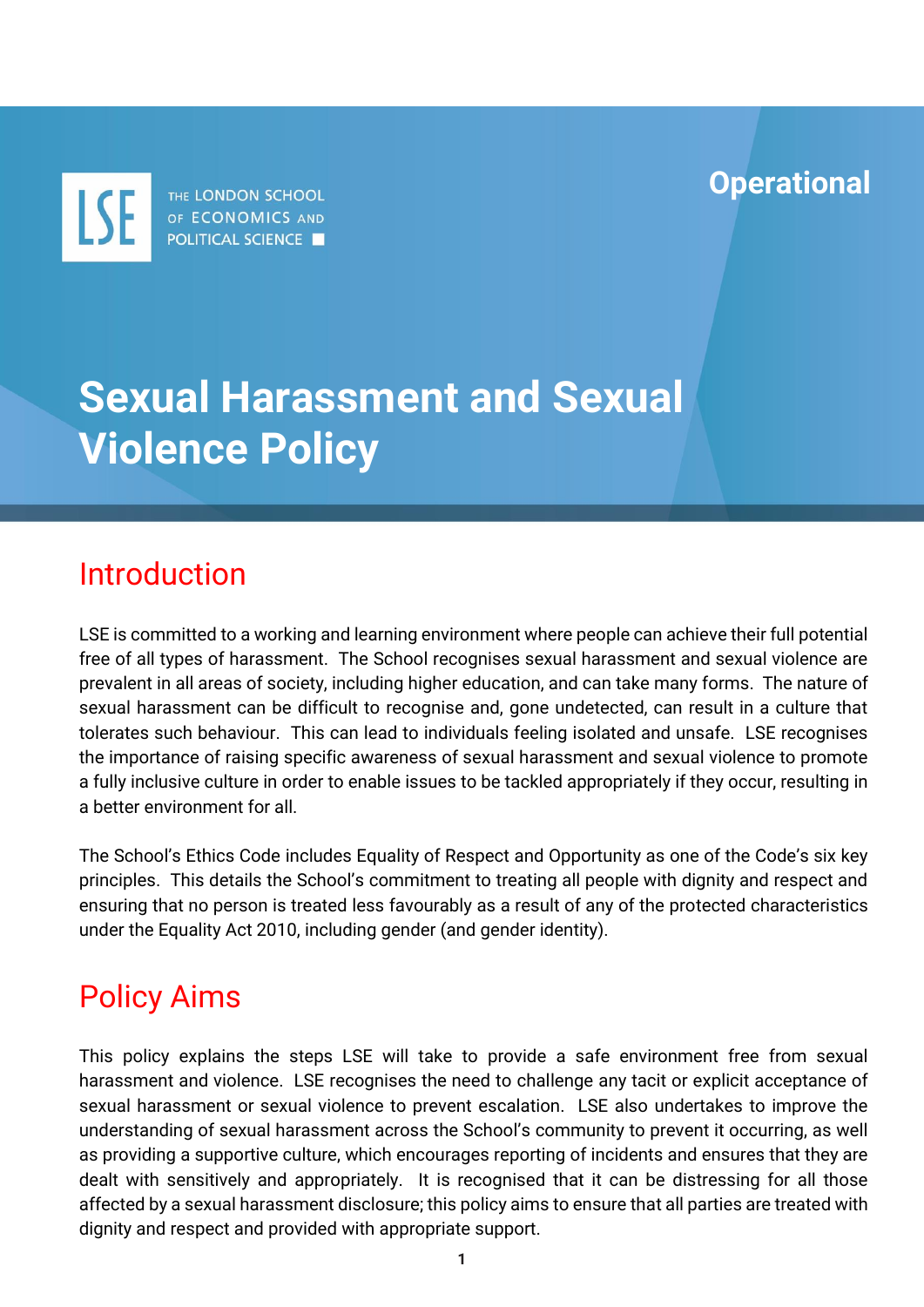In addition to addressing individual complaints of sexual harassment and sexual violence, LSE will take steps to understand the nature and extent of sexual harassment and sexual violence experienced by members of the LSE community on its premises that goes unreported.

# Scope of Policy

LSE recognises that all people, including men in heterosexual and same gender relationships and transgender and non-binary people, can experience sexual harassment and/or sexual violence. This policy applies to all members of the LSE community regardless of gender or sexuality.

The School will not tolerate any form of sexual harassment or sexual violence within its community or against its members. This may go beyond the physical premises and normal business hours of the School, such as conduct at events and trips abroad or on social media.

This policy applies to the LSE community and specifically relates to sexual harassment or sexual violence perpetrated by:

- a student against a student, member of staff or lay governor;
- a member of staff against a student, member of staff or lay governor; and
- a lay governor against a student, member of staff or lay governor.

The School also commits to tackling sexual harassment or sexual violence by, or against, any other party who is contracted to abide by this policy, such as visiting fellows, and will take action deemed appropriate in the circumstances.

Whilst issues relating to sexual harassment and/or sexual violence may arise as a result of a power differential, they are not necessarily confined to the behaviour of any particular group of staff to another, e.g. senior staff towards more junior staff, or, indeed, staff towards students. It can take place between persons at the same level or involve staff or students behaving inappropriately towards more senior members of the School.

# **Definitions**

For the purposes of this Policy, the following definitions apply:

**Sexual harassment** is defined as unwanted behaviour of a sexual nature which has the purpose or effect of violating an individual's dignity; making an individual feel intimidated, degraded or humiliated and/or creating a hostile or offensive environment.

Sexual harassment also occurs if an individual treats a person less favourably because that person has rejected or submitted to unwanted conduct of a sexual nature or that is related to gender identity or sex, and which has had the purpose or effect described in this section. In this scenario, the person who treats someone less favourably might not be the person who engaged in the unwanted conduct.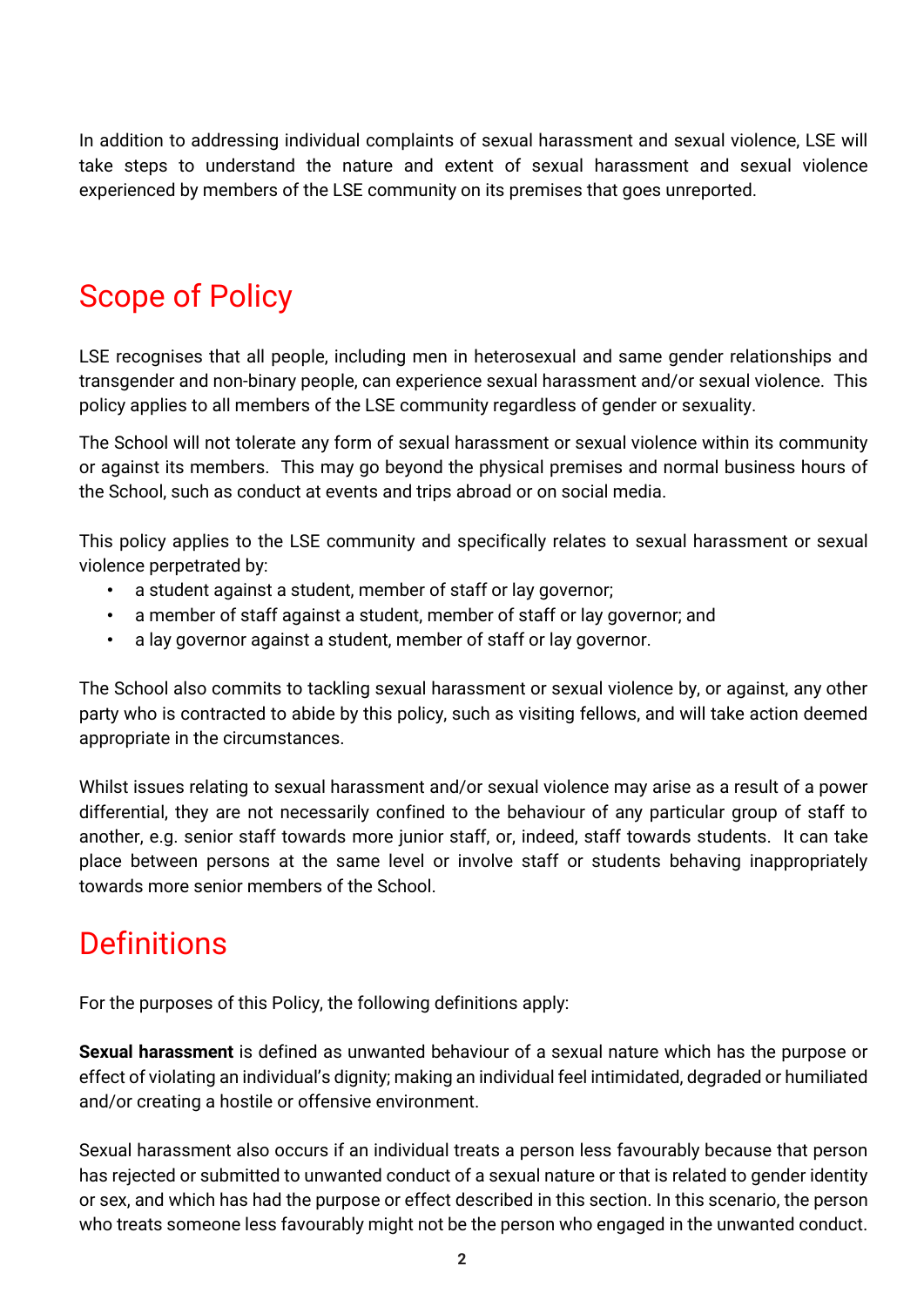**Sexual violence** is any sexual act or attempt to obtain a sexual act by violence or coercion which takes place without consent.

Actions or behaviour which may constitute sexual harassment or sexual violence include, but are not limited to, the following: sexual comments or jokes, touching, sexual assault including groping, unwelcome sexual advances, displaying or showing material of a pornographic or sexual nature, making requests for sexual favours, stalking in person or online, rape. Online harassment may take the form of intimidating, offensive, or graphic posts on social media sites or chat rooms, or sexually explicit communications by email, text, or instant messaging.

**Consent** is providing permission for something to happen or agreement to do something with a full understanding of the facts and without coercion. In cases of sexual activity, consent cannot be presumed but must be explicitly given, verbally or non-verbally. Consent cannot be deemed to have been given if it is provided under pressure or in situations where someone is not capable of providing it. Consent can be withdrawn at any time.

**LSE community** includes all salaried and non-salaried members of staff, students and lay governors of the School. The School will take steps to ensure other relevant parties comply with the required standards of behaviour in this policy by way of contract.

**Safe Contacts** are members of LSE staff who have received advanced anti-sexual violence and harassment training and can provide a primary point of contact, information and support for individuals disclosing sexual violence or sexual harassment.

# Policy Principles

#### *Preventing Sexual Harassment and Sexual Violence*

LSE will take steps to eliminate sexual harassment and sexual violence and other unlawful discrimination. The School will actively promote equality in order to provide a collegiate, lawful and harmonious working and learning environment.

LSE will endeavour to raise awareness of sexual harassment and sexual violence among staff and students, in conjunction with the LSE Students' Union. This will be achieved by providing workshops covering the issue of consent for staff and students.

Updated contact details for 'Safe Contacts' will be published annually on the LSE website and in relevant student and staff handbooks. There will be an ongoing programme of training for new and existing Safe Contacts. Neither students nor staff are restricted to making disclosures to these members of staff and the School commits to carrying out briefings to raise awareness and support staff and students who are affected by a disclosure.

*Reporting Sexual Harassment and/or Sexual Violence*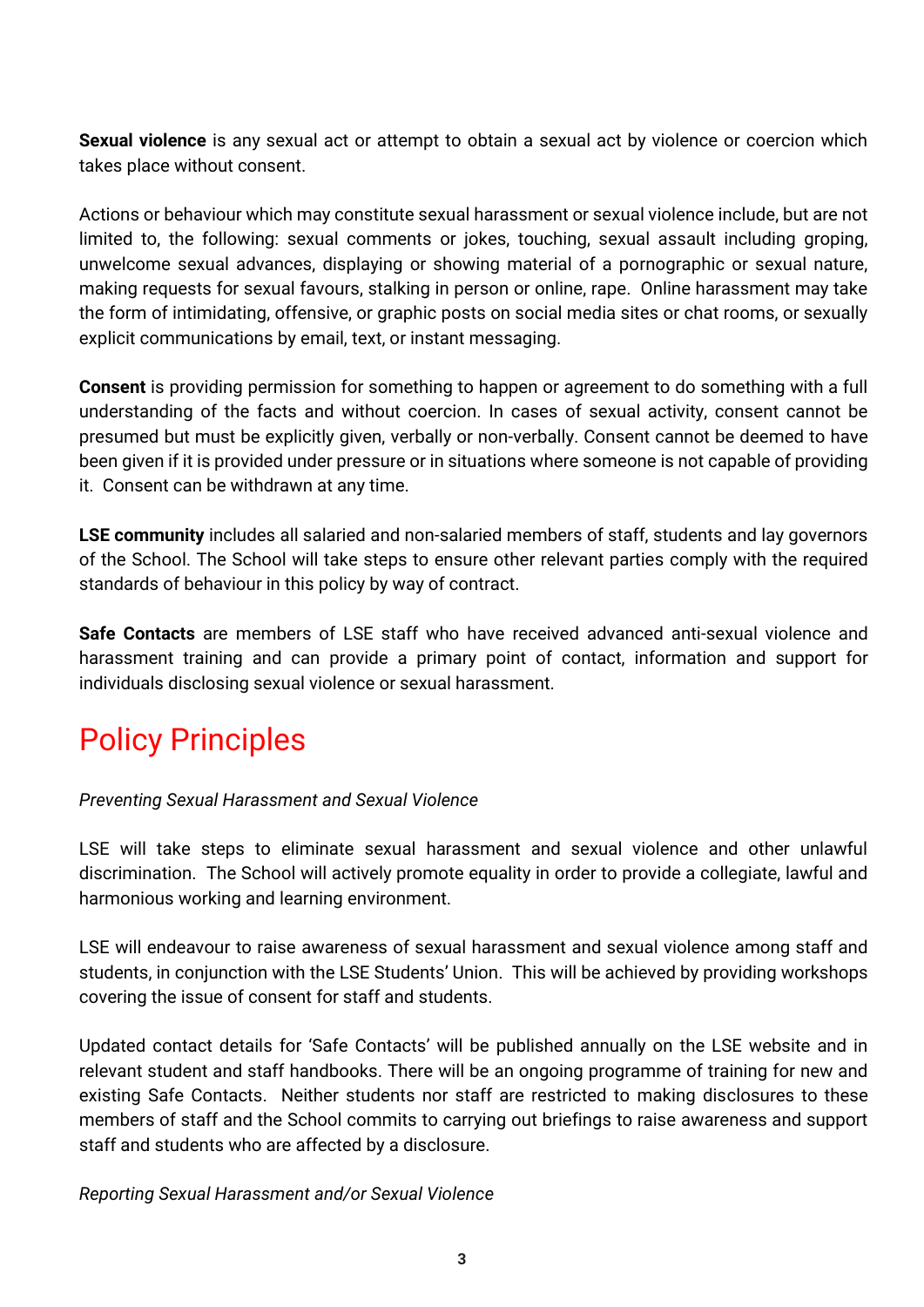LSE provides guidance for students and staff on how to report sexual harassment or sexual violence and the support that is available both internally and externally. This guidance will be updated annually and can be found at [https://info.lse.ac.uk/staff/divisions/equity-diversity-and-inclusion/EDI-and](https://info.lse.ac.uk/staff/divisions/equity-diversity-and-inclusion/EDI-and-you/Making-a-choice/Sources-of-support)[you/Making-a-choice/Sources-of-support](https://info.lse.ac.uk/staff/divisions/equity-diversity-and-inclusion/EDI-and-you/Making-a-choice/Sources-of-support)

LSE provides detailed guidance for staff on how to handle disclosures of sexual harassment or sexual violence and this guidance will be updated annually. This guidance can be found at [https://info.lse.ac.uk/staff/divisions/equity-diversity-and-](https://info.lse.ac.uk/staff/divisions/equity-diversity-and-inclusion/Assets/Documents/PDFs/Internal/LSE-staff-guide-to-handling-cases-of-student-sexual-violence-harassment-and-abuse.pdf)

[inclusion/Assets/Documents/PDFs/Internal/LSE-staff-guide-to-handling-cases-of-student-sexual](https://info.lse.ac.uk/staff/divisions/equity-diversity-and-inclusion/Assets/Documents/PDFs/Internal/LSE-staff-guide-to-handling-cases-of-student-sexual-violence-harassment-and-abuse.pdf)[violence-harassment-and-abuse.pdf.](https://info.lse.ac.uk/staff/divisions/equity-diversity-and-inclusion/Assets/Documents/PDFs/Internal/LSE-staff-guide-to-handling-cases-of-student-sexual-violence-harassment-and-abuse.pdf)

LSE will listen to, and take seriously, all disclosures of sexual harassment and sexual violence without making any judgements regarding the circumstances. The School will work with staff and students to provide them with information about their options and the support available to them, both internally within LSE and, where appropriate, externally to statutory services.

LSE will respect the sensitivity of complaints of sexual harassment or sexual violence, and their consequences, and will treat any complaint with the utmost confidentiality and in line with the wishes of the individual. Unless there is a safeguarding risk, complaints will not normally be taken further than the complainant wishes, thereby allowing for both informal and formal resolution.

All those affected by the disclosure, including the person accused and the person to whom the disclosure was made, may access support through the School's counselling services and the LSESU Advice Service.

#### *Action against Sexual Harassment and Sexual Violence*

The School will conduct confidential and impartial investigations in response to allegations of sexual harassment and/or sexual violence made against students or staff as appropriate under the School's relevant staff or student procedure (see Related Policies and Procedures section below). Where historical allegations are brought by a member of the LSE community, including alumni, these will be taken seriously and, where possible, reasonable attempts will be made to obtain relevant information to determine the appropriate response. Investigations will at all times comply with the General Data Protection Regulation 2018. Where an allegation of sexual harassment and/or sexual violence is upheld, this will normally result in disciplinary action up to and including dismissal or expulsion in more serious cases. Disciplinary action may also be taken if allegations of sexual harassment or sexual violence are found to be malicious or vexatious.

Where appropriate, following an allegation of sexual harassment and/or sexual violence, the School may be required, or decide, to take steps in relation to the alleged perpetrator, in order to prevent contact between the two parties pending the conclusion of the ongoing investigation(s). Actions taken will be proportionate and will constitute a neutral act. Such actions may include a change in accommodation or working location or suspension. Where it is considered that it may be necessary, suspension will be carried out in line with the relevant disciplinary procedure.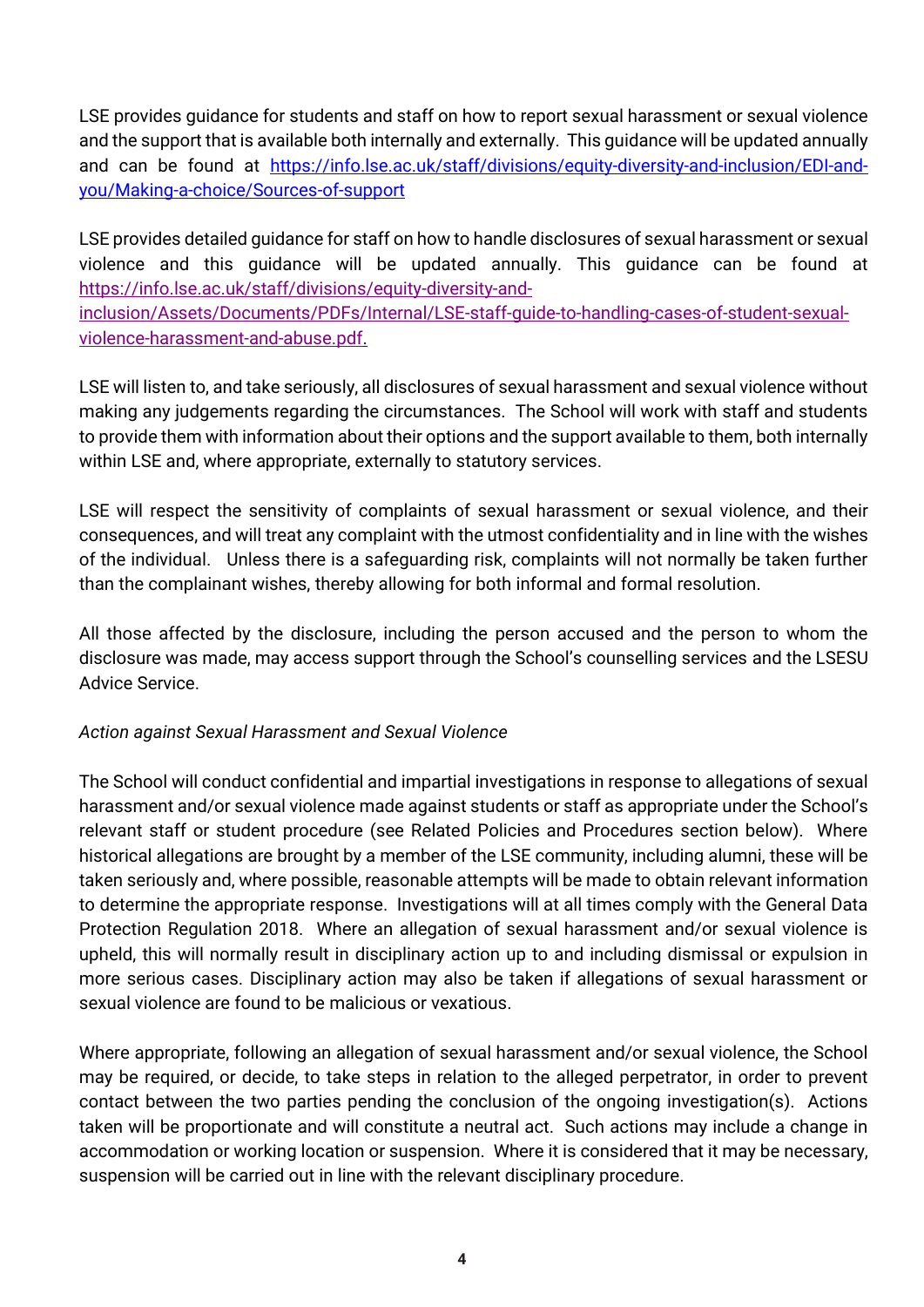The School and the LSE Students' Union may also use their own separate procedures to investigate and take appropriate action to resolve the same allegation of sexual harassment or sexual violence (i.e. the School considering a student's status at LSE, the Union considering a student's membership of its organisation). In cases of staff/student incidents, the School and the LSE Students' Union will keep each other informed of relevant action where appropriate.

The School will also take appropriate steps to deal with behaviour, intentional or unintentional, that results in a breach of this policy.

It should be noted that a member of the LSE community is personally liable for their actions, which in some instances could lead to criminal or civil action in the Courts under the Protection from Harassment Act 1997, Equality Act 2010 or other relevant legislation, such as the Crime and Disorder Act 1998.

Where a complaint is being investigated as a criminal act, the School the School will normally defer its own internal investigations pending the conclusion of the criminal case. However, where appropriate, the School reserves the right to conclude its own investigations regardless of the criminal proceedings and without delay. In these cases, caution will be exercised to prevent any internal investigations from compromising the criminal proceedings. Internal investigations will be judged on the balance of probability, as opposed to the criminal standard of 'beyond reasonable doubt'. As such, it is possible that different conclusions may be reached in the separate proceedings.

#### *Monitoring sexual harassment or sexual violence within the LSE community*

LSE will record and compile anonymous information about the number, nature and outcome of reported sexual harassment or sexual violence incidents and investigations and the time it took to reach resolution each year. The Safeguarding group will be responsible for carrying out the monitoring and will report into the EDI Advisory board.

### Legislation

**The Equality Act 2010** applies to nine protected characteristics, including sex, sexual orientation and gender reassignment. It provides individuals with legal protection against harassment.

The School also has a **Public Sector Equality Duty**, and therefore has a general duty to have due regard to eliminating harassment

The **Human Rights Act 1998 (HRA)**: underpins all equality legislation that relates to employers in the public sector, and those for whom they provide services. Article 3, in particular, includes serious physical assault, defining it as inhuman treatment. Article 8 sets out your right to control who sees and touches your body.

**The General Data Protection Regulation 2016 (GDPR)** sets out six legal principles for the processing of data and rules around consent. It ensures that personal data must be secured in line with the Regulation and provides right of access to that data, It does not cover cases of lawful interception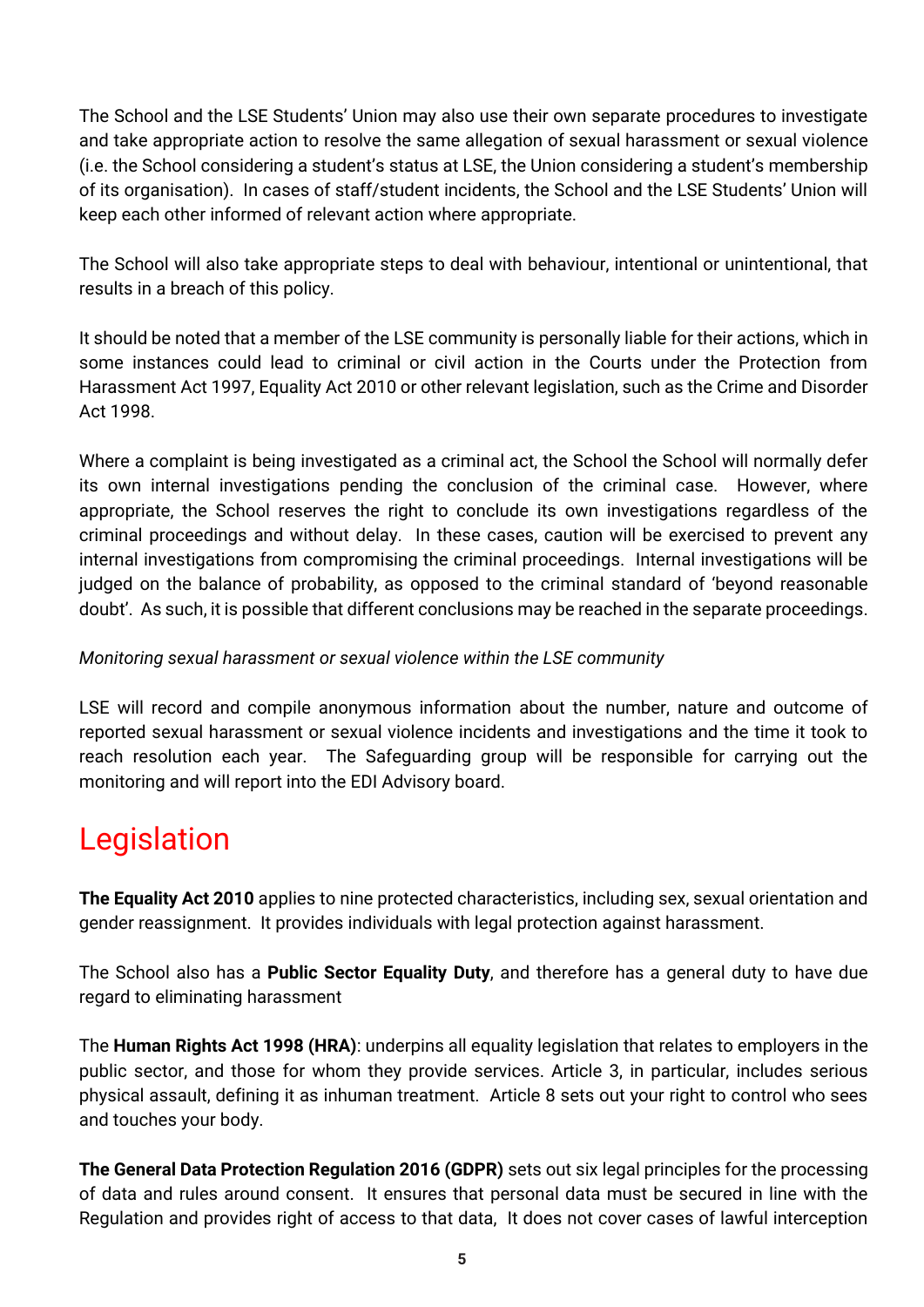and individuals should note that it may be necessary to provide data to the police if required to do so during a criminal investigation.

The **Protection from Harassment Act 1997** prohibits harassment whatever the cause, with Section 2A specifically referring to stalking. The Act gives both civil and criminal remedies.

The **Sexual Offences Act 2003** covers all physical forms of sexual abuse, specifically non-consensual sexual activity**.**

The **Crime and Disorder Act 1998** contains specific provision relating to sex offenders. It can impose a Sex Offender Order on an individual for up to five years to protect the public from harm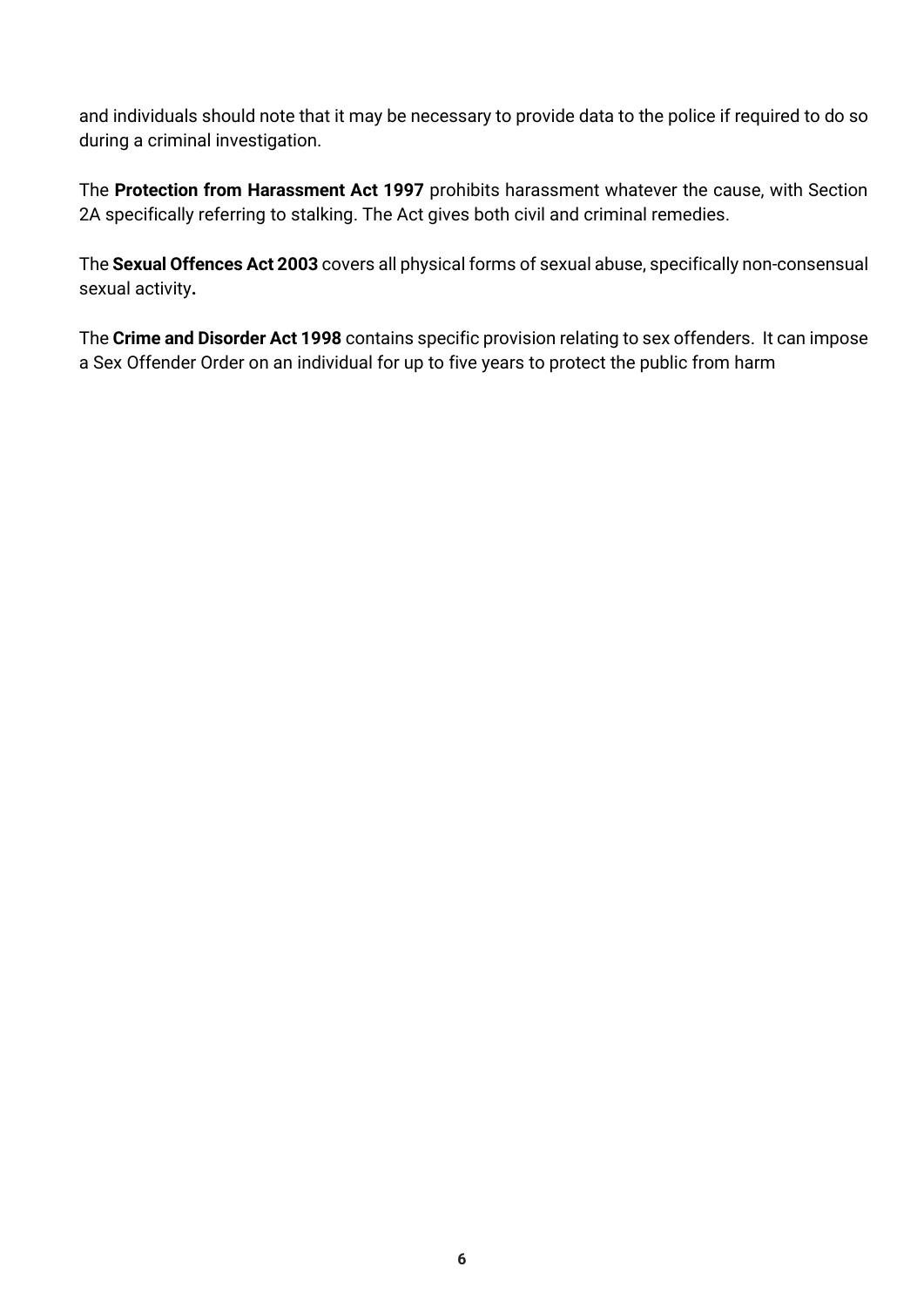#### **Review schedule**

| <b>Review interval</b> | Next review due by | Next review start |
|------------------------|--------------------|-------------------|
| l vear                 | 15/10/19           | 5/08/19           |

#### **Version history**

| <b>Version</b> | <b>Date</b> | Approved by               | <b>Notes</b> |
|----------------|-------------|---------------------------|--------------|
|                | 17/05/2018  | <b>Safeguarding Group</b> |              |
|                | 07/06/2018  | <b>JNICC</b>              |              |
|                | 19/06/2018  | <b>SMC</b>                |              |

#### **Links**

| <b>Reference</b>                      | Link |                                                     |
|---------------------------------------|------|-----------------------------------------------------|
| <b>Ethics Code</b>                    |      | https://info.lse.ac.uk/staff/services/Policies-and- |
|                                       |      | procedures/Assets/Documents/ethCod.pdf              |
| LSE Policy on Personal                |      | https://info.lse.ac.uk/staff/services/Policies-and- |
| Relationships                         |      | procedures/Assets/Documents/perRelPolAndPro.p       |
|                                       |      | df                                                  |
| <b>Effective Behaviours Framework</b> |      | https://info.lse.ac.uk/staff/divisions/Human-       |
|                                       |      | Resources/Assets/Internal/staff/OL/Effective-       |
|                                       |      | Behaviours-Framework.pdf                            |
| Code of Residences Conduct            |      | http://www.lse.ac.uk/student-                       |
|                                       |      | life/accommodation/assets/documents/code-of-        |
|                                       |      | conduct.pdf                                         |
| Guidance on Reporting Bullying        |      | https://info.lse.ac.uk/staff/divisions/equity-      |
| land Harassment                       |      | diversity-and-inclusion/EDI-and-you/Making-a-       |
|                                       |      | choice/Sources-of-support                           |
| Guidance for Staff on how to          |      | https://info.lse.ac.uk/staff/divisions/equity-      |
| Handle Disclosures of Sexual          |      | diversity-and-                                      |
| Harassment or Sexual Violence         |      | inclusion/Assets/Documents/PDFs/Internal/LSE-       |
|                                       |      | staff-quide-to-handling-cases-of-student-sexual-    |
|                                       |      | violence-harassment-and-abuse.pdf                   |
| Procedure for Considering             |      | https://info.lse.ac.uk/staff/Services/Policies-and- |
| Allegations of Harassment from        |      | procedures/Assets/Documents/proHarStu.pdf?fro       |
| Students Against Members of           |      | m_serp=1                                            |
| Staff                                 |      |                                                     |
| <b>Grievance Policy and Procedure</b> |      | https://info.lse.ac.uk/staff/services/Policies-and- |
| for Academic Support Staff            |      | procedures/Assets/Documents/griPolProAcaSupSt       |
|                                       |      | a.pdf                                               |
| Academic Annex                        |      | https://info.lse.ac.uk/staff/services/Policies-and- |
|                                       |      | procedures/Assets/Documents/acaAnn.pdf              |